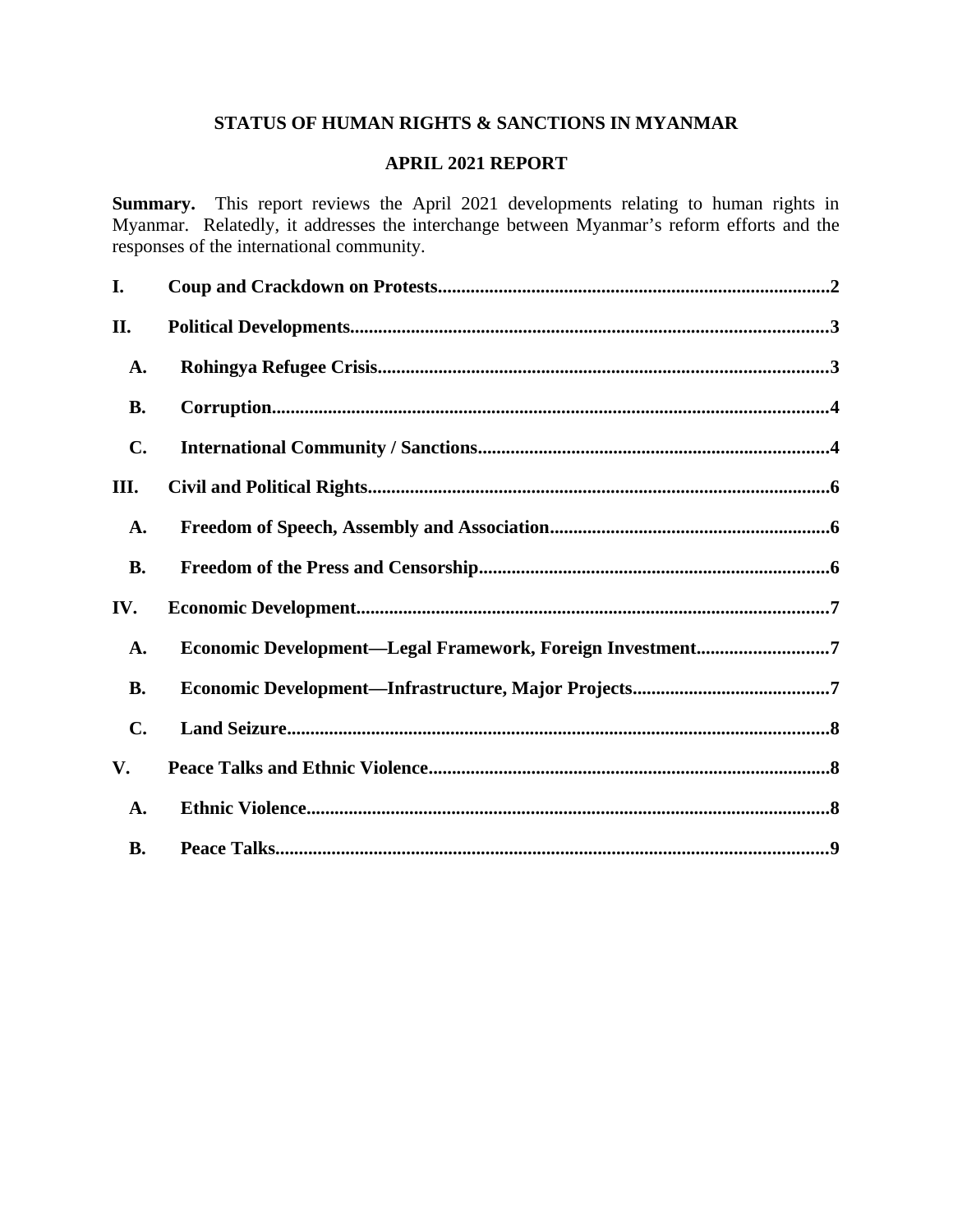### <span id="page-1-0"></span>**I. Coup and Crackdown on Protests**

Myanmar's deposed politicians declared a shadow government with anti-coup activists and ethnic minorities, hoping to stamp out military rule.<sup>1</sup> A Myanmar council of ousted lawmakers announced they are forming a "National Unity Government," including anti-coup activists and ethnic minorities, to restore democracy.<sup>2</sup> Political leaders and deposed members of parliament have been trying to organize to regain power from the military since the February 1 coup.<sup>3</sup> The National Unity Government is an upgrade from what had been called the Committee Representing Pyidaungsu Hluttaw ("CRPH").<sup>4</sup> Elected lawmakers, who were barred by the military from taking their seats, formed the CRPH shortly after the coup.<sup>5</sup> The body has since tried to gain international recognition as Myanmar's legitimate government.<sup>6</sup>

Protests have taken place almost daily since the military overthrew the elected government of Aung San Suu Kyi on February 1. According to the Assistance Association for Political Prisoners ("AAPP"), hundreds of civilians have been killed in a crackdown by security forces that has drawn international condemnation.<sup>7</sup> On March 26, security forces opened fire at a rally near Mandalay, wounding four people, two critically, according to three domestic media organizations.<sup>8</sup> In the town of Tamu on the Indian border, a policeman who supported the democracy movement killed five policemen in a grenade attack before soldiers killed him, the Myanmar Now news portal reported.<sup>9</sup>

The authorities, who had already shut down mobile data in a bid to stifle opposition to the ruling military junta, ordered internet providers to cut wireless broadband, depriving most customers of access.<sup>10</sup> In response, pro-democracy groups shared radio frequencies, offline apps that work without a data connection, and tips for using SMS messages as an alternative to data services to communicate.<sup>11</sup>

Troops opened fire on pro-democracy protestors on April 7, killing at least 15 people and wounding dozens.<sup>12</sup> In other unrest, a series of small blasts hit Yangon and a Chinese-owned factory was set on fire.<sup>13</sup> On April 8, at least 11 demonstrators were killed and about 20 were wounded in clashes with security forces in northwest Myanmar after truckloads of troops arrived to quell a protest against the ruling military regime.<sup>14</sup> There was no word of any casualties among the soldiers.<sup>15</sup>

Myanmar security forces fired rifle grenades at protesters in a town near Yangon on April 9, killing 82 people, the AAPP and a domestic news outlet said.<sup>16</sup> Many residents of the town have fled, according to accounts on social media.<sup>17</sup>

According to the AAPP, the toll of civilians killed by security forces has reached 737 since the junta seized power from the elected government.<sup>18</sup> The military disputes the AAPP's figure. Myanmar's state media said that 258 civilians have died in violence since February 1 and that other tolls were exaggerated.<sup>19</sup>

On April 16, opponents of military rule observed a "silent strike," with many people staying home to mourn the more than 700 people killed in protests and others wearing black held small marches in several cities and towns.<sup>20</sup> April 16 was the fourth day of the five-day traditional Buddhist New Year holiday, known as Thingyan. Most people this year shunned the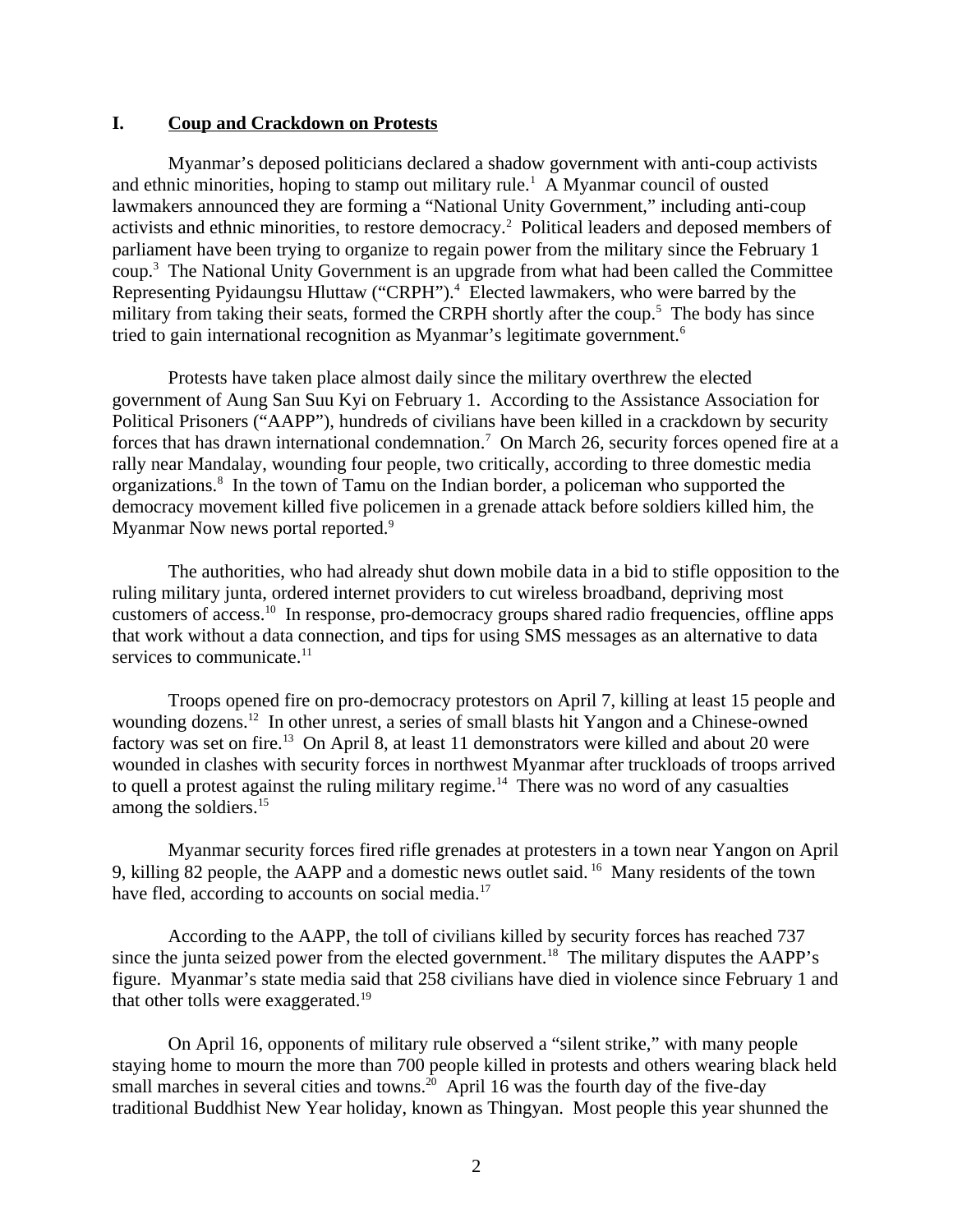usual festivities to focus on their campaign against the generals who overthrew Aung San Suu Kyi's government. $21$ 

On April 19, a campaign was launched to call for the release of 3,300 detainees held by the military regime.<sup>22</sup> In the latest campaign against the military regime, blue-shirted protesters posted photos with a raised hand displaying the name of detainees abducted since the February 1 coup.<sup>23</sup> The blue shirts commemorate the renowned pro-democracy activist and journalist Win Tin who spent 19 years in prison for his opposition to the former military regime.<sup>24</sup> Win Tin kept his blue prison shirt after his release and pledged to wear a blue shirt every day until all political prisoners were released.<sup>25</sup>

The International Federation of Red Cross and Red Crescent Societies ("IFRC") said that Myanmar Red Cross workers have been arrested, intimidated and injured as they try to treat civilian injuries and casualties as a result of the military regime's suppression of protests.<sup>26</sup> The IFRC's Asia Pacific Regional Director said, "Health workers should never be a target. They should be granted unrestricted humanitarian access to people in need."<sup>27</sup> The IFRC did not identify any group as being responsible for the attacks, and a Red Cross spokesman declined further comment.<sup>28</sup>

At least six lawmakers from Myanmar are sheltering in India after fleeing their country amid fears they could be detained by the military regime, an advisor to the body representing the ousted government said.<sup>29</sup> An Indian police official confirmed their presence and said they were among about 1,800 people who have crossed into India from Myanmar since late February, most of them taking refuge in the northeastern state of Mizoram.<sup>30</sup> The lawmakers, from Myanmar's Chin state and Sagaing region, are members of state and federal legislatures. $31$ 

# **II. Political Developments**

# <span id="page-2-1"></span><span id="page-2-0"></span>**A. Rohingya Refugee Crisis**

India's Supreme Court rejected a plea to stop the government from deporting to Myanmar some 150 Rohingya Muslims police detained in March.<sup>32</sup> Prime Minister Narendra Modi's government has been trying to send back Rohingya refugees.<sup>33</sup> Two refugees petitioned the Supreme Court for the release of Rohingya men and women detained in the northern Jammu region and to block the government from deporting them.<sup>34</sup> However, Chief Justice Sharad Arvind Bobde said the deportations could go ahead as long as officials followed due process.<sup>35</sup> "Regarding the contention raised on behalf of the petitioners about the present state of affairs in Myanmar, we have to state that we cannot comment upon something happening in another country," he said.<sup>36</sup> The ruling has triggered panic among refugees in India, a Rohingya community leader in New Delhi said, declining to be named out of fear of reprisals.<sup>37</sup> The Modi government says the Rohingya are in the country illegally and a security threat.<sup>38</sup> At least a dozen Rohingya have been deported since 2017, according to community leaders.<sup>39</sup> Many of the Rohingya in India carry identity cards issued by the United Nations refugee agency ("UNHCR") recognizing them as refugees, but the country is not a signatory to the UN Refugee Convention.<sup>40</sup> India also rejects a UN position that deporting the Rohingya violates the principle of nonrefoulement – no forcible return of refugees to a country where they face danger.<sup>41</sup>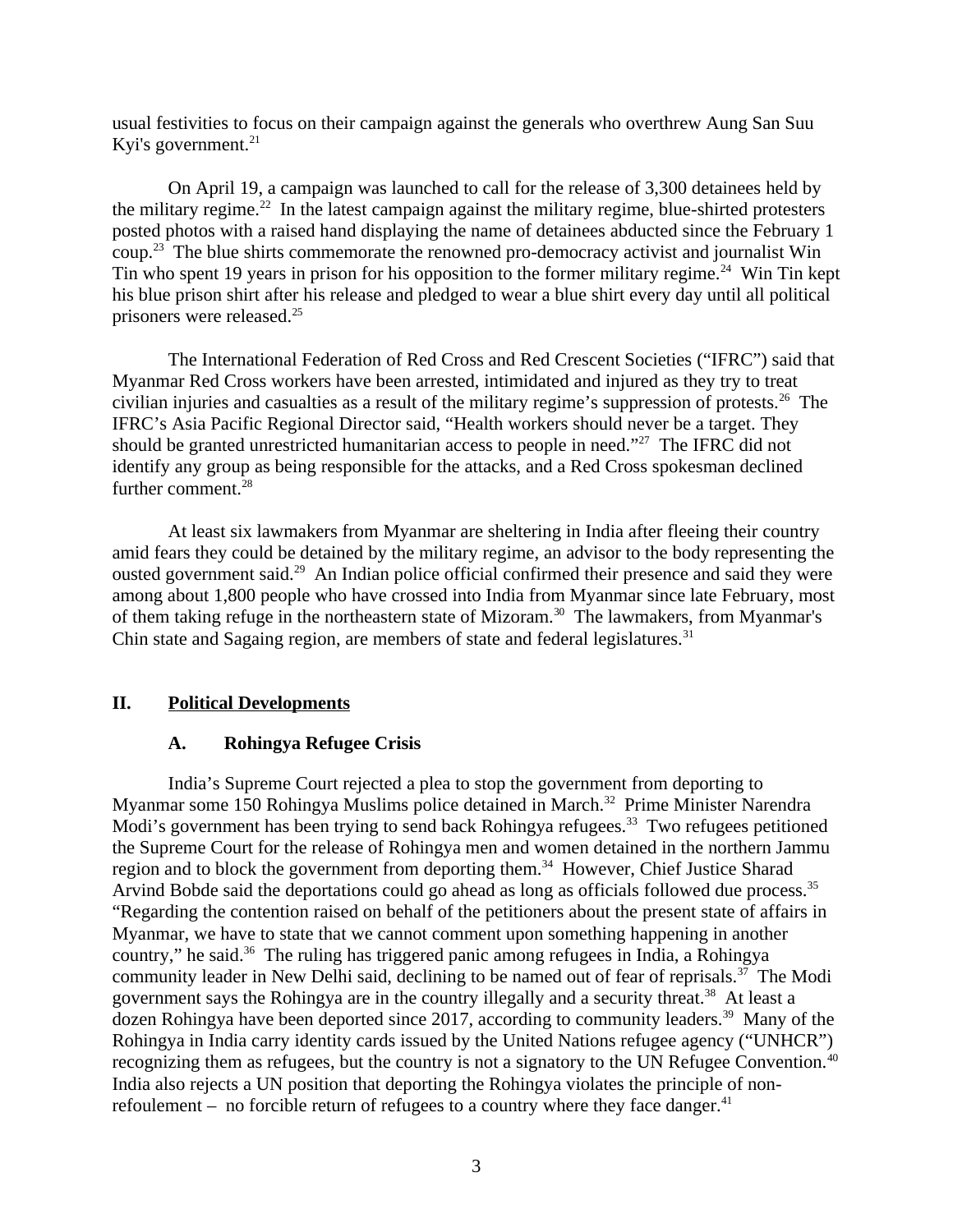A 14-year-old Rohingya Muslim girl has been taken to a border town in northeastern India for deportation to Myanmar, according to police officials, as the UNHCR and rights groups pressed New Delhi to halt the process.<sup>42</sup> She had been sheltered for more than a year in the Indian state of Assam, while her family lived as refugees in Bangladesh's Cox's Bazar.<sup>43</sup> Diba Roy, founder of non-profit Nivedita Nari Sangshta in Assam's Silchar town that had cared for the girl, said local authorities had been informed that she did not have family in Myanmar.<sup>44</sup> "The situation in Myanmar is not yet conducive for voluntary return in a safe, secure, and sustainable manner, and returning the child to Myanmar may place her at immediate risk of serious harm," a UNHCR spokesperson said.<sup>45</sup>

# <span id="page-3-1"></span>**B. Corruption**

Detained leader Aung San Suu Kyi has been unable to meet with her lawyers in person.<sup>46</sup> In February, the military regime detained Aung San Suu Kyi based on several allegations of illegal activity, including corruption. $47$ 

# <span id="page-3-0"></span>**C. International Community / Sanctions**

The United Nations ("UN") warned that Myanmar is on the brink of economic disaster due to the combination of the COVID-19 pandemic and the military coup.<sup>48</sup> According to a UN Development Program report, almost half of Myanmar's population will be forced into poverty by the end of the year.<sup>49</sup> The UN High Commissioner for Human Rights urged member states to take immediate measures against the military regime, warning that Myanmar could descend into a "full-blown conflict" as seen in Syria.<sup>50</sup>

After two days of negotiations, the UN Security Council "strongly condemned" the deaths of hundreds of civilians in Myanmar in a unanimous statement.<sup>51</sup> According to diplomats, China and Russia blocked the inclusion of stronger language that hinted at the possibility of international sanctions.<sup>52</sup> The UN Country Team in Myanmar reiterated its call for an end to violence against citizens, amid reports in mid-April of dozens of deaths in a crackdown on protests. $^{53}$ 

The European Union imposed sanctions on ten additional military regime members, including its ethnic minority representatives, and two military-controlled conglomerates.<sup>54</sup> The sanctions include asset freezes and visa bans targeting those involved in decision-making, undermining democracy and serious human rights violations.<sup>55</sup> Russia reiterated its opposition to sanctions against the junta in Myanmar, warning that sanctions could spark a large-scale civil war in the country.<sup>56</sup>

U.S. senators have urged President Biden to impose sanctions on Myanmar's state-owned oil and gas enterprise, which is the largest source of foreign revenue for the military regime, noting that the gas revenues from Total and Chevron helped the previous junta withstand international sanctions in the  $1990s.^{57}$ .

The UN General Assembly is debating a draft resolution on Myanmar that calls on the junta to restore democracy and free detained civilian leaders.<sup>58</sup> While the text of the draft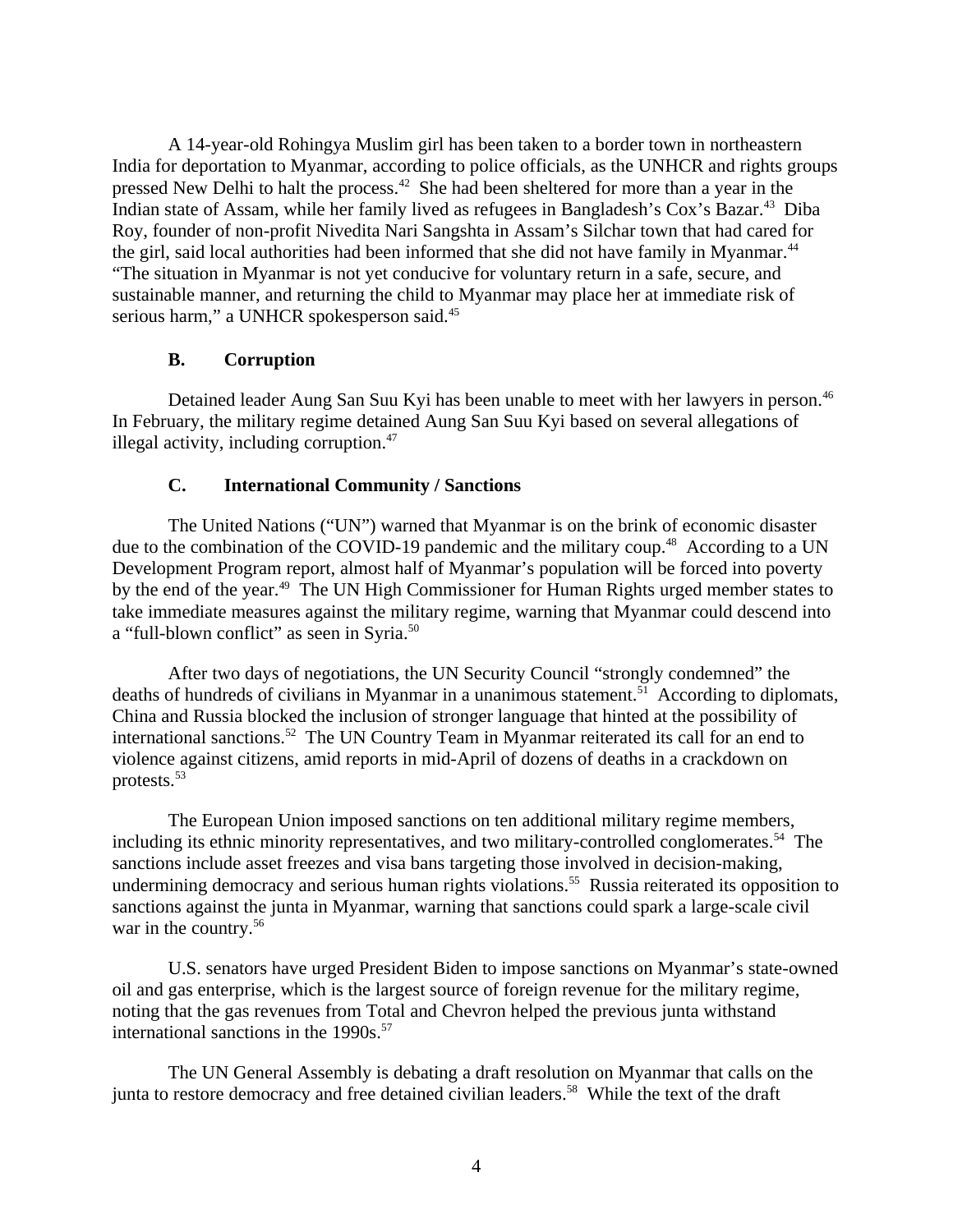resolution does not explicitly condemn the coup, it calls on the armed forces to immediately "stop all violence against the people of Myanmar."<sup>59</sup>

 In early April, diplomats loyal to the Tatmadaw seized control of the Myanmar embassy in the United Kingdom, leaving the Burmese ambassador to the United Kingdom locked out in the street. $60$  The British foreign minister expressed his support for the ambassador, condemning the "bullying actions of the Myanmar military regime."<sup>61</sup>

The Association of Southeast Asian Nations ("ASEAN") held a special summit on April 24 in Jakarta, seeking to resolve the deteriorating situation in Myanmar.<sup>62</sup> The Myanmar military regime's demand to be invited to the summit was ignored, however, Min Aung Hlaing attended high level discussions.<sup>63</sup> The meeting produced a consensus that there should be "an immediate cessation of violence in Myanmar" with ASEAN providing a special envoy to Myanmar to "facilitate mediation" between all parties. $64$  Although he attended high level discussions, ASEAN leaders did not recognize Min Aung Hlaing, either formally or informally.<sup>65</sup> Prior to the summit, China warned that the ASEAN meeting should be conducive to "fending off external interference," claiming that "[external interference] will bring turbulence and even deteriorate the situation further affecting and disrupting regional stability."<sup>66</sup>

In a phone conversation with the Laotian leader, Phankham Viphavanh, Japanese Prime Minister Yoshihide Suga voiced grave concerns over the situation in Myanmar and vowed to continue pushing Myanmar's military to immediately stop using force on civilians, release detained individuals and promptly restore the democratic political order. $67$  Twelve international embassies in Myanmar, including the Australian embassy, signed a statement demanding that "violence has to stop, all political detainees must be released, and democracy should be restored."<sup>68</sup>

NGOs have continued calls for foreign companies to halt operations that benefit the Tatmadaw. Additionally, fashion companies Benetton and H&M have suspended all new orders from the country and French energy company EDF suspended activities, including a \$1.5 billion project to build a hydroelectric dam. Others, like French energy company Total, have continued operations and indicated no intention to scale back or halt operations.<sup>69</sup> Notably, ANZ, one of Australia's largest banks that has operations in Myanmar, has refused to condemn military violence against unarmed civilians protesting the coup.<sup>70</sup>

South Korea plans to spend billions of dollars to build a safe zone for Burmese refugees on the Thai-Myanmar border, similar to the camps South Korea built in Turkey for the Syrian war.<sup>71</sup> The funding for the safe zone has been reallocated from the aid normally provided to Myanmar on an annual basis. $72$ 

Myanmar imported \$14.7 million in radar equipment from Russia, including surface-toair missile systems, surveillance drones and radar equipment.<sup>73</sup> It has also been reported that Chinese-made unmanned aerial vehicles are being used to monitor anti-regime protesters.<sup>74</sup> Photos show the low-flying drones flying over Mandalay at altitudes low enough to be seen and heard by residents of the city.<sup>75</sup>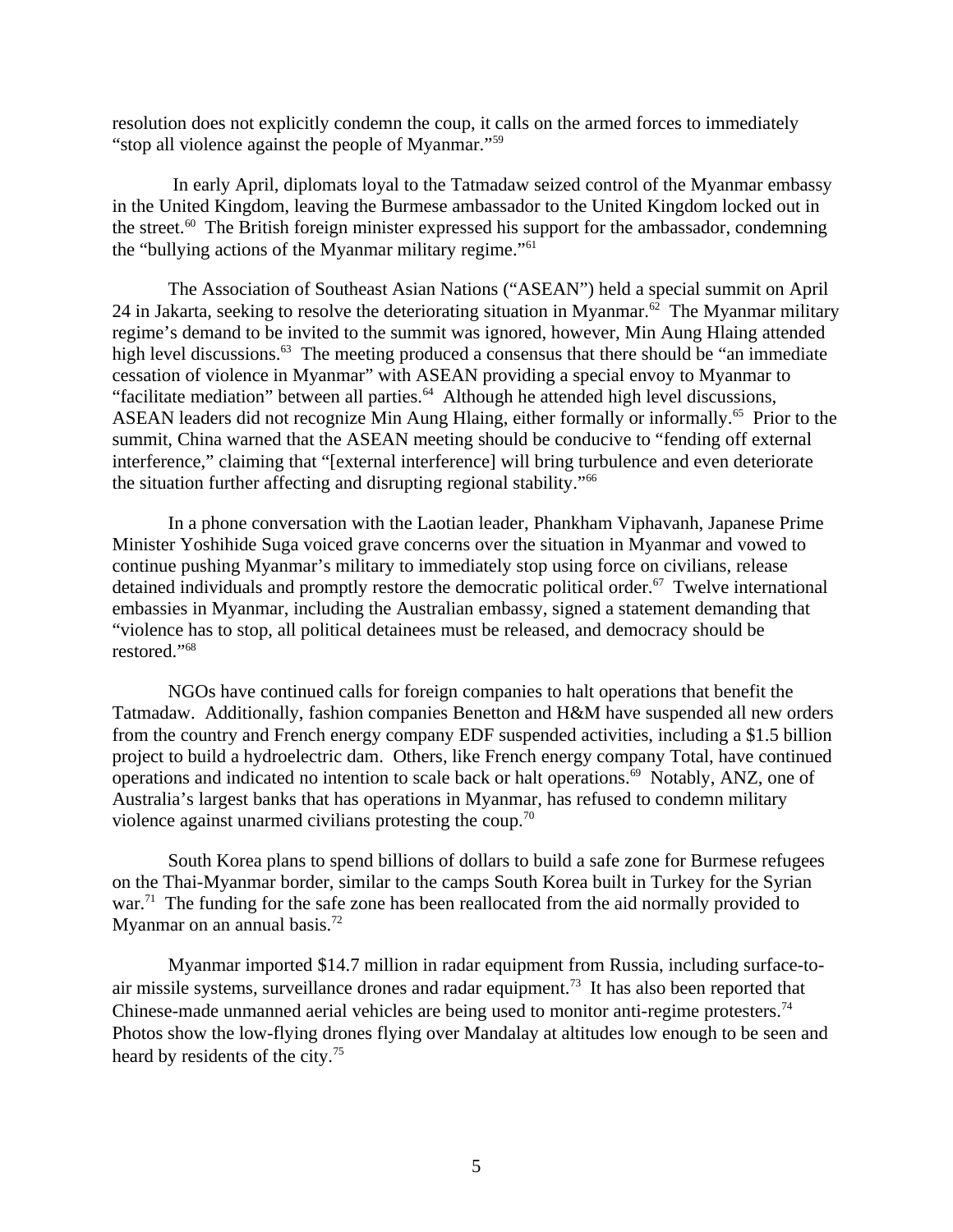## **III. Civil and Political Rights**

## <span id="page-5-2"></span><span id="page-5-1"></span>**A. Freedom of Speech, Assembly and Association**

On April 14, the Committee Representing Pyidaungsu Hluttaw formed a National Unity Government, with President Win Myint and State Counselor Aung San Suu Kyi taking their original positions and ethnic leaders and activists appointed as ministers.<sup>76</sup> The junta later declared the National Unity Government to be an unlawful association.<sup>77</sup>

## <span id="page-5-0"></span>**B. Freedom of the Press and Censorship**

Since the coup on February 1, there have been a litany of measures aimed at crippling the free press, including internet blackouts, phone and memory card confiscations, closures of independent media outlets and arrests.<sup>78</sup> Journalists have noted that these efforts have had a chilling effect on journalism, as sources are afraid to speak to members of the press.  $^{79}$  By the end of April, the operating licenses of five privately run news outlets (Mizzima, Myanmar Now, 7Day News, the Democratic Voice of Burma, and Khit Thit Media) had been completely revoked.<sup>80</sup> The Committee to Protect Journalists ("CPJ") labeled the revocations a "punitive move that clearly aims to stifle independent news reporting."<sup>81</sup>

As a result of the persistent press crackdown, many reporters and editors are currently in hiding,<sup>82</sup> despite widespread calls for the release of detained journalists.<sup>83</sup> According to a Radio Free Asia tally as of April 30, 73 journalists and media personnel have been arrested since the coup.<sup>84</sup> At least 40 were still imprisoned as of April 28, with more than half of the detained journalists charged under Article 505(a) of Myanmar's Penal Code, according to the CPJ.<sup>85</sup> Under Article 505(a), journalists face up to three years imprisonment for disseminating misinformation or "fake news" that could agitate or cause security forces or officials to mutiny.<sup>86</sup> All but two of the detainees are local journalists, while the two foreign members of the press include a Japanese journalist and an American journalist.<sup>87</sup> As of April 19, the Japanese journalist, Yuki Kitazumi, was moved to Insein prison in Yangon, a location often used to hold political prisoners, for reasons that remain unclear.<sup>88</sup> As of April 30, three more journalists were detained, bringing the tally to 43 journalists currently imprisoned.<sup>89</sup>

The current regime's treatment of journalists in Myanmar has been met with a vast outcry.<sup>90</sup> On April 6, the CPJ wrote a letter to Senior General Min Aung Hlaing, urging the immediate and unconditional release of all journalists.<sup>91</sup> According to the CPJ, the Ministry of Information did not immediately reply to a follow-up email request for comment on the number of journalists currently held in detention.<sup>92</sup> Since then, more journalists have been arrested, including Tu Tu Tha, a writer and former editor for The Irrawaddy.<sup>93</sup> She, along with two of her relatives and a close family friend were detained on April 24 for reasons that remain unclear.<sup>94</sup>

Also since the military takeover, the regime has ordered a series of national internet shutdowns after nationwide anti-coup protests gained strong support on social media. In mid-February, the junta blocked internet access from 1:00 a.m. to 9:00 am every day. However, with protesters still posting images of the brutal crackdowns on pro-democracy supporters, the junta further throttled communications by blocking mobile internet services in late March. On April 2, the regime ordered the shutdown of all wireless broadband services until further notice.<sup>95</sup> The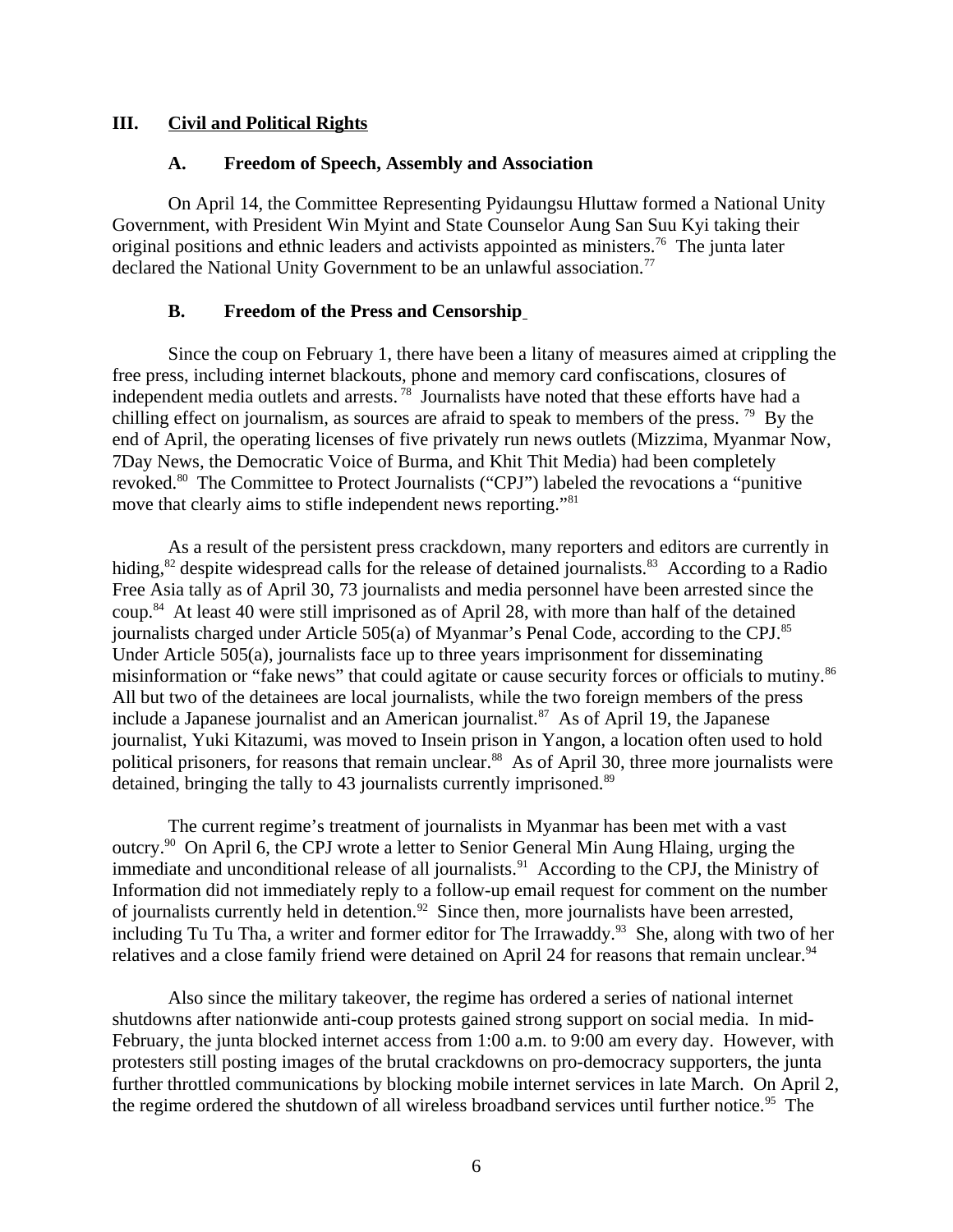regime further banned the use of satellite dishes that enable access to anti-regime protest news from a number of local independent media outlets.<sup>96</sup> Despite these measures, on April 6, the military council said it has not been able to control online and foreign media.<sup>97</sup>

# **IV. Economic Development**

# <span id="page-6-2"></span><span id="page-6-1"></span>**A. Economic Development—Legal Framework, Foreign Investment**

POSCO Coated & Color Steel Co Ltd ("POSCO C&C"), a South Korean company, said on April 16 it will end its joint venture with Myanmar Economic Holdings Public Co Ltd ("MEHL"), a firm controlled by the military in Myanmar.<sup>98</sup> POSCO C&C said it is in talks to buy MEHL's 30% stake to continue operations with full ownership. The decision to terminate the partnership followed pressure from activist groups to end ties with entities in Myanmar linked to the military, the spokesman said.

Multiple international oil companies decided to suspend natural gas development projects in Myanmar amid concerns that the junta is deriving foreign currency from the ventures. $99$ However, Total, a French multinational integrated oil and gas company, which runs Myanmar's largest undersea gas field in terms of output in volume, plans to continue production. The undersea gas field supplies about half of Myanmar's natural gas used for power generation.

Access Asia Mining, an Australian-backed company, has continued to explore for gold in Myanmar since the coup in February, human rights activists say.<sup>100</sup> The company holds the right to explore for gold across 1,800 sq km of land in Shan State.

Chevron, the second-largest oil and gas producer in the United States, has sent lobbyists to the State Department, other agencies and congressional offices to warn against any sanctions that might disrupt its operations in Myanmar.<sup>101</sup> Chevron has a longstanding relationship with Myanmar Oil and Gas Enterprise, which is closely connected to the military generals who seized power on February 1.

Guangzhou Automobile Group, a Chinese state-owned group, is pressing ahead with plans to start manufacturing vehicles in Myanmar this year as part of the group's internationalization plan.<sup>102</sup> Many investors from Japan and elsewhere, by contrast, have put investment plans in Myanmar on hold or retreated from ventures in the nation, including the launch of Toyota Motor's new \$52 million factory, amid continuing violence between protesters and military forces.

# <span id="page-6-0"></span>**B. Economic Development—Infrastructure, Major Projects**

Malaysia's national oil company, Petronas, has suspended production and declared force majeure at its Yetagun gas field offshore to Myanmar after output declined significantly.<sup>103</sup> The giant Yetagun field had estimated reserves of 3.2 trillion cubic feet of gas.<sup>104</sup> It had been expected to produce gas until the end of this decade but it is now shut down, at least temporarily.<sup>105</sup>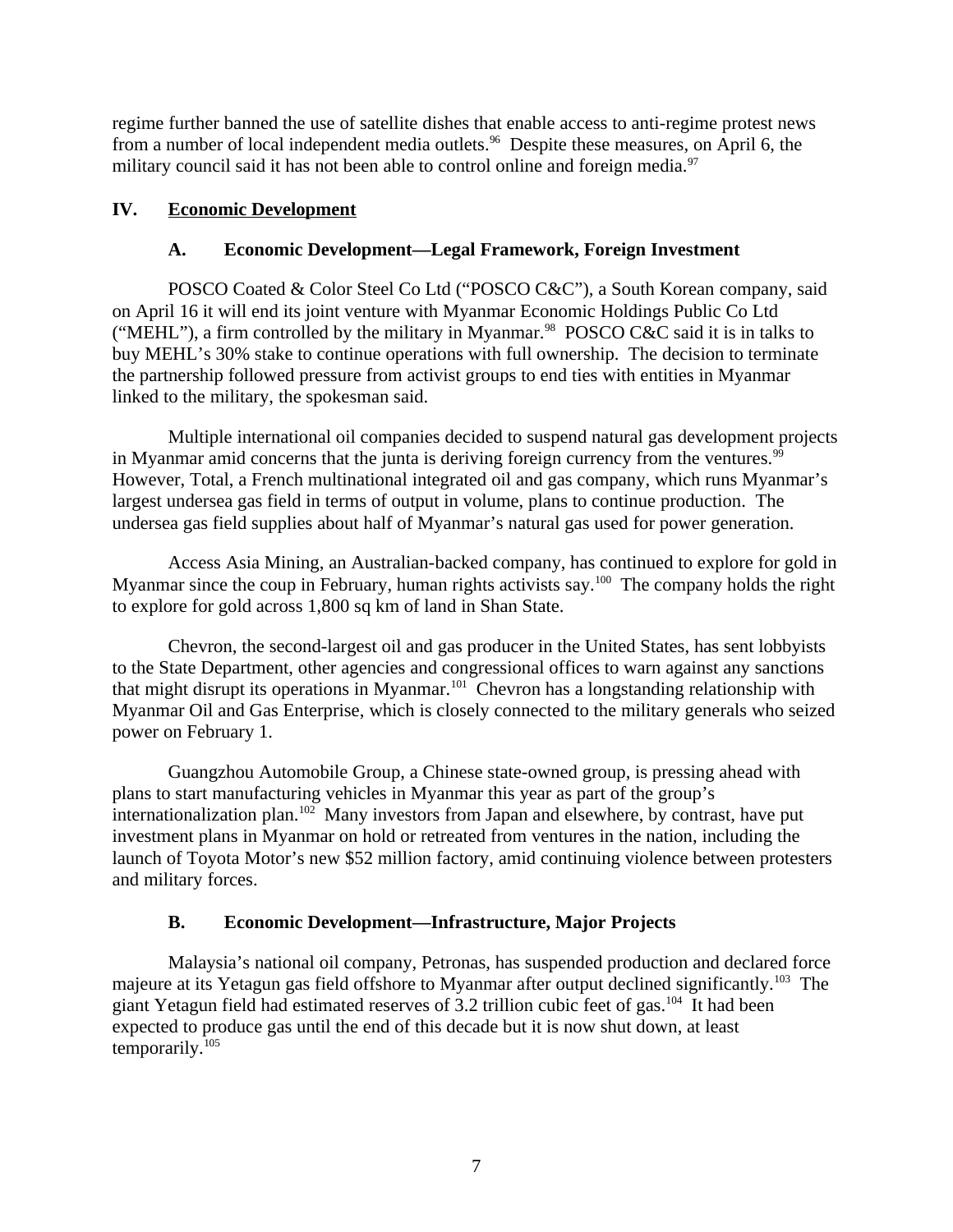## <span id="page-7-2"></span>**C. Land Seizure**

<span id="page-7-1"></span>There have been no material updates since last month.

## **V. Peace Talks and Ethnic Violence**

### <span id="page-7-0"></span>**A. Ethnic Violence**

Fighting broke out between various ethnic armed groups and the Myanmar military in several locations in the country's north and northeast on April 12, resulting in heavy casualties to the military, including the death of a battalion commander as well as the reported capture of soldiers.<sup>106</sup> Fierce clashes between the Kachin Independence Army ("KIA") and the Tatmadaw took place in Kachin State's Momauk Township.<sup>107</sup> Tensions have been rising since the KIA seized the Alaw Bum base on March 25 near the Chinese border.<sup>108</sup> A KIA information officer said that the Tatmadaw launched several airstrikes over four days in their efforts to recapture the base from the KIA.<sup>109</sup> A KIA official said many soldiers, including the battalion commander of the Tatmadaw's light infantry Battalion No. 387, were reportedly killed by the KIA during the fighting.<sup>110</sup> He also said that the KIA captured eight Myanmar military soldiers.<sup>111</sup> Clashes were also reported elsewhere in Momauk Township after the KIA occupied two police outposts and a military base at Tarpein Bridge.<sup>112</sup> Three civilians died in the fighting after artillery shells landed in villages. $113$ 

On April 12, there were also reports of fighting between the Tatmadaw and the Ta'ang National Liberation Army ("TNLA") around Mogoke in the Mandalay region.<sup>114</sup> The TNLA is a member of the Brotherhood Alliance, which also includes the Myanmar National Democratic Alliance Army and the Arakan Army.<sup>115</sup> The Brotherhood Alliance attacked a police outpost in northern Shan State's Lashio Township on April 10.<sup>116</sup> At least 14 policemen were killed and at least five family members of police officers were wounded in the attack.<sup>117</sup>

Later in April, fighting broke out in multiple locations between the KIA and the Myanmar military in Kachin State amid the regime's moves to reinforce its troop presence in ethnic areas.<sup>118</sup> On April 16, the KIA attacked Tatmadaw troops near the Hpung Ing-Woi Shi area in Kachin's Sumprabum Township.<sup>119</sup> A KIA officer said five soldiers from the military were killed and some were injured in the attack.<sup>120</sup> The KIA also attacked a Tatmadaw convoy in Hpakant Township on April 16.<sup>121</sup> The KIA said that it used mines against the convoy and one truck went up in flames, resulting in three regime soldiers being killed.<sup>122</sup> On April 17, a clash broke out between the KIA and Tatmadaw at a security checkpoint jointly guarded by the military, police and immigration officers in Waingmaw Township in the southeast of the Kachin capital.<sup>123</sup> The KIA said it arrested three soldiers during the clash and that all the security guards ran away from the security outpost.<sup>124</sup> According to a local resident, the KIA instructed villagers around the area to stay at home until April 20 and not to go outside even to tend their farms and fields.<sup>125</sup> He also said that after the KIA retreated from the checkpoint, Myanmar soldiers returned and had been conducting intensive security checks on all civilians.<sup>126</sup>

Clashes were also reported in Manton Township, northern Shan State on April  $15.^{127}$ Fighting has intensified across Kachin State and northern Shan State since March 11, following the KIA's refusal to recognize the military regime.<sup>128</sup>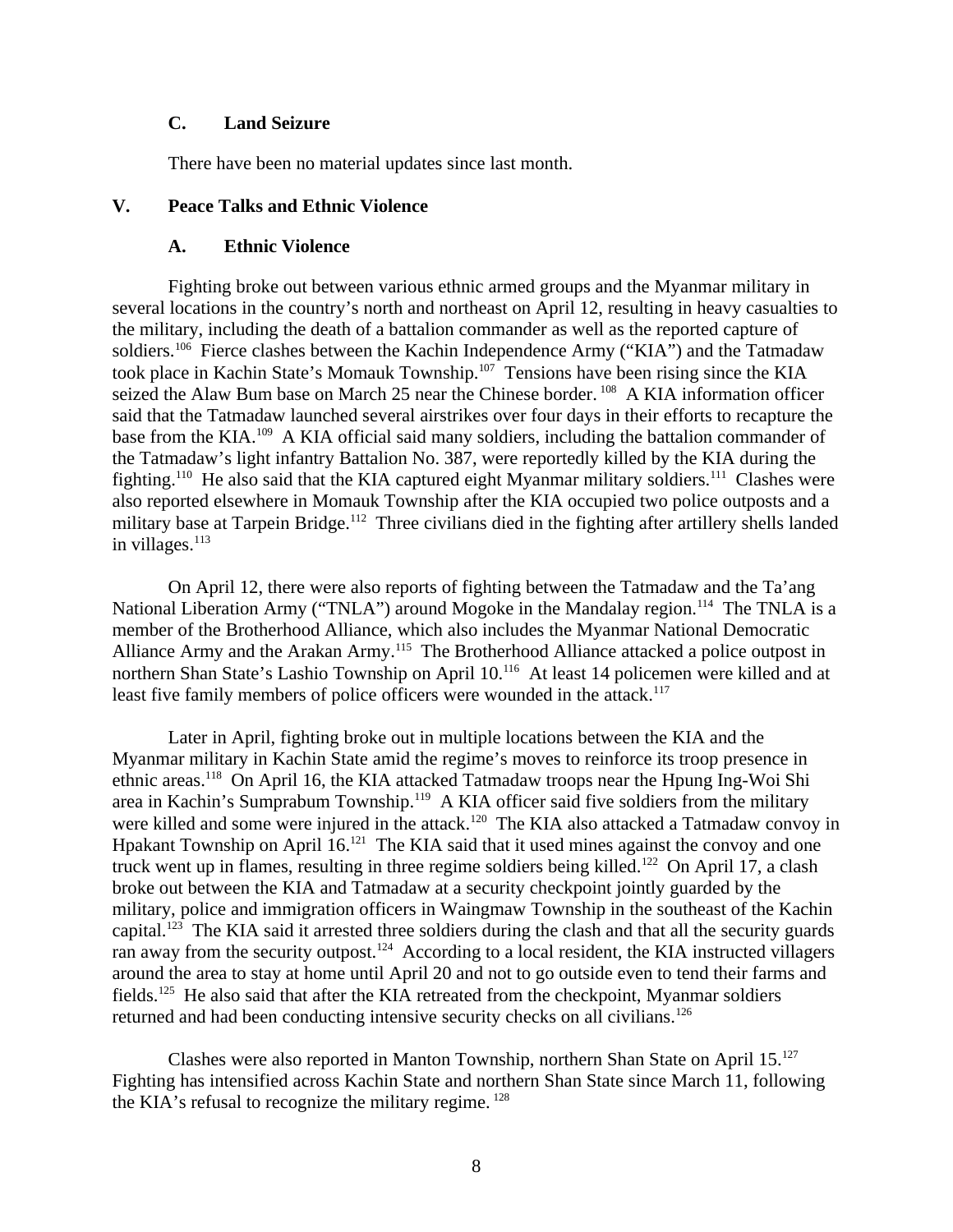In mid-April, the Myanmar military fired long-range artillery at three locations along Shan State's border with Thailand, with shells exploding near two camps for internally displaced people ("IDPs"), a committee representing people in the camps said.<sup>129</sup> No one was reported injured, but the IDPs were "on high alert" and fearful of more attacks, according to the Shan State Refugee Committee ("SSRC"), which works in six camps in the area.<sup>130</sup> Roughly 6,000 people live across the six camps.<sup>131</sup>

In late April, the Karen National Union said its forces had captured an outpost of the Myanmar army close to the border with Thailand, after launching an attack just before dawn on April 27.<sup>132</sup> People across the Salween River, which follows the border between the two countries, earlier reported hearing gunfire, while video posted on social media showed fires and smoke rising from the forested hills.  $133$ 

According to the UN Office for Coordination of Humanitarian Affairs ("OCHA"), almost 50 clashes between the military and the KIA were reported in several places in Kachin State, including use of airstrikes by security forces as well as mortar shelling by both sides, displacing nearly 5,000 people and damaging several homes.<sup>134</sup> OCHA said around 800 people returned to their villages of origin within a few days and an estimated 4,000 people remain displaced in various sites, including in churches and monasteries.<sup>135</sup> This was the first reported displacement in the country's northernmost state since September 2018.<sup>136</sup> In neighboring northern Shan State, escalating clashes since January forced about 10,900 people to flee their homes, of whom nearly 4,000 remain displaced, OCHA added, noting that hostilities had also increased since February in Kayin State and Bago region, displacing almost 40,000 people.<sup>137</sup> About 3,000 people, mostly from Kayin, reportedly crossed the border into Thailand, although the majority are said to have since returned.<sup>138</sup>

#### <span id="page-8-0"></span>**B. Peace Talks**

Ten ethnic armed organizations signatory to the Nationwide Ceasefire Agreement ("NCA") prior to the coup will reach out to non-signatory groups for talks aimed at forming a coalition, Myanmar Now reported.<sup>139</sup> A seven-person committee was formed to orchestrate the discussions.<sup>140</sup> Col. Sai Nguen, who is also an officer within the Restoration Council of Shan State, said that the negotiations committee would approach groups such as the Kachin Independence Army, United Wa State Army, Shan State Progress Party, Ta'ang National Liberation Army, Myanmar National Democratic Alliance Army, Arakan Army and the Karenni National Progressive Party about working together against the junta.<sup>141</sup>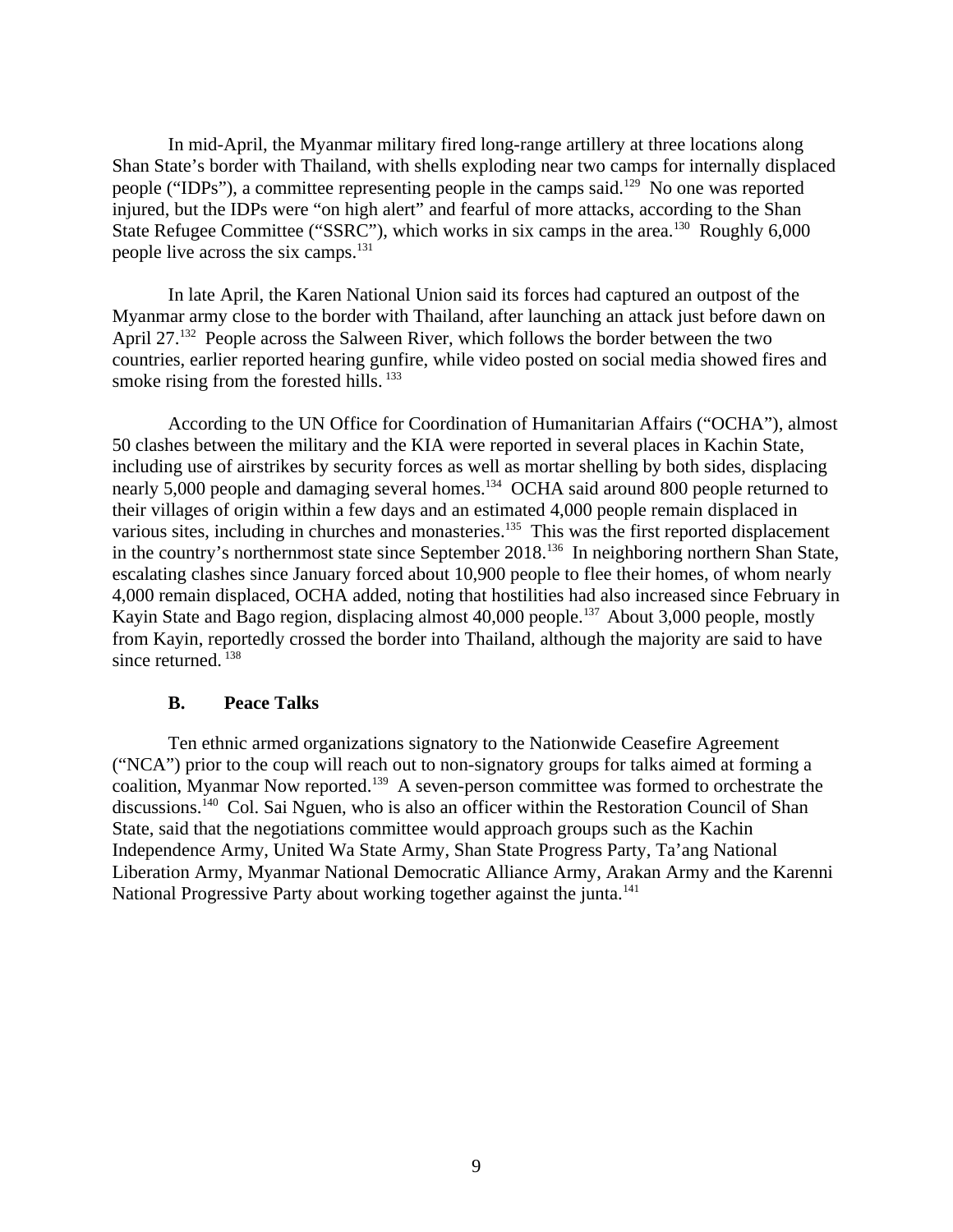Reuters, April 16, 2021: [https://www.reuters.com/world/asia-pacific/opponents-myanmar-coup-announce-unity-government-2021-](https://www.reuters.com/world/asia-pacific/opponents-myanmar-coup-announce-unity-government-2021-04-16/) [04-16/.](https://www.reuters.com/world/asia-pacific/opponents-myanmar-coup-announce-unity-government-2021-04-16/) *Id*. *Id*. *Id*. *Id*. *Id*. Reuters, April 1, 2021: [https://www.reuters.com/article/us-myanmar-politics/myanmar-junta-cuts-internet-protesters-say-they-will](https://www.reuters.com/article/us-myanmar-politics/myanmar-junta-cuts-internet-protesters-say-they-will-not-surrender-idUSKBN2BP06T)[not-surrender-idUSKBN2BP06T.](https://www.reuters.com/article/us-myanmar-politics/myanmar-junta-cuts-internet-protesters-say-they-will-not-surrender-idUSKBN2BP06T) *Id*. *Id*. *Id*. *Id*. Reuters, April 7, 2021: [https://www.reuters.com/article/us-myanmar-politics/myanmar-security-forces-kill-15-protesters-junta](https://www.reuters.com/article/us-myanmar-politics/myanmar-security-forces-kill-15-protesters-junta-leader-says-opposition-aims-to-destroy-country-idUSKBN2BU0F3)[leader-says-opposition-aims-to-destroy-country-idUSKBN2BU0F3.](https://www.reuters.com/article/us-myanmar-politics/myanmar-security-forces-kill-15-protesters-junta-leader-says-opposition-aims-to-destroy-country-idUSKBN2BU0F3) *Id*. Reuters, April 8, 2021: [https://www.reuters.com/article/us-myanmar-politics/eleven-killed-as-myanmar-protesters-fight-troops](https://www.reuters.com/article/us-myanmar-politics/eleven-killed-as-myanmar-protesters-fight-troops-with-handmade-guns-firebombs-media-idUSKBN2BV0EH)[with-handmade-guns-firebombs-media-idUSKBN2BV0EH.](https://www.reuters.com/article/us-myanmar-politics/eleven-killed-as-myanmar-protesters-fight-troops-with-handmade-guns-firebombs-media-idUSKBN2BV0EH) *Id*. BBC News, April 10, 2021: [https://www.bbc.com/news/world-asia-56703416;](https://www.bbc.com/news/world-asia-56703416) Reuters, April 10, 2021: [https://www.reuters.com/](https://www.reuters.com/world/asia-pacific/myanmar-security-forces-with-rifle-grenades-kill-over-80-protesters-monitoring-2021-04-10/) [world/asia-pacific/myanmar-security-forces-with-rifle-grenades-kill-over-80-protesters-monitoring-2021-04-10/.](https://www.reuters.com/world/asia-pacific/myanmar-security-forces-with-rifle-grenades-kill-over-80-protesters-monitoring-2021-04-10/) *Id*. Reuters, April 19, 2021: [https://www.reuters.com/article/myanmar-politics-toll/myanmar-state-media-says-death-toll-in-violence](https://www.reuters.com/article/myanmar-politics-toll/myanmar-state-media-says-death-toll-in-violence-exaggerated-idUSL1N2MC1GN)[exaggerated-idUSL1N2MC1GN;](https://www.reuters.com/article/myanmar-politics-toll/myanmar-state-media-says-death-toll-in-violence-exaggerated-idUSL1N2MC1GN) BBC News, April 13, 2021: [https://www.bbc.com/news/world-asia-56636345.](https://www.bbc.com/news/world-asia-56636345) *Id*. Reuters, April 16, 2021: [https://www.reuters.com/world/asia-pacific/opponents-myanmar-military-rule-hold-silent-strike-2021-](https://www.reuters.com/world/asia-pacific/opponents-myanmar-military-rule-hold-silent-strike-2021-04-16/) [04-16/.](https://www.reuters.com/world/asia-pacific/opponents-myanmar-military-rule-hold-silent-strike-2021-04-16/) *Id*. The Irrawaddy, April 21, 2021: [https://www.irrawaddy.com/news/burma/myanmar-activists-launch-blue-shirt-campaign-demand](https://www.irrawaddy.com/news/burma/myanmar-activists-launch-blue-shirt-campaign-demand-freedom-detainees.html)[freedom-detainees.html](https://www.irrawaddy.com/news/burma/myanmar-activists-launch-blue-shirt-campaign-demand-freedom-detainees.html) *Id. Id. Id.* Reuters, April 1, 2021: [https://www.reuters.com/world/asia-pacific/myanmar-aid-workers-arrested-intimidated-hurt-red-cross](https://www.reuters.com/world/asia-pacific/myanmar-aid-workers-arrested-intimidated-hurt-red-cross-says-2021-04-01/)[says-2021-04-01/.](https://www.reuters.com/world/asia-pacific/myanmar-aid-workers-arrested-intimidated-hurt-red-cross-says-2021-04-01/) *Id*. *Id*. Reuters, April 8, 2021: [https://www.reuters.com/world/india/six-lawmakers-among-1800-people-myanmar-sheltering-india-2021-](https://www.reuters.com/world/india/six-lawmakers-among-1800-people-myanmar-sheltering-india-2021-04-09/) [04-09/.](https://www.reuters.com/world/india/six-lawmakers-among-1800-people-myanmar-sheltering-india-2021-04-09/) *Id*. *Id*. Reuters, April 8, 2021: [https://www.reuters.com/article/us-myanmar-rohingya-india/indias-top-court-paves-way-for-rohingya](https://www.reuters.com/article/us-myanmar-rohingya-india/indias-top-court-paves-way-for-rohingya-deportations-to-myanmar-idUSKBN2BV2FG)[deportations-to-myanmar-idUSKBN2BV2FG.](https://www.reuters.com/article/us-myanmar-rohingya-india/indias-top-court-paves-way-for-rohingya-deportations-to-myanmar-idUSKBN2BV2FG) *Id*. *Id*. *Id*. *Id*. *Id*. *Id*. *Id*. *Id*. *Id*. 42 Reuters, April 1, 2021: [https://www.reuters.com/article/bangladesh-rohingya-india-myanmar/india-moves-to-deport-rohingya](https://www.reuters.com/article/bangladesh-rohingya-india-myanmar/india-moves-to-deport-rohingya-girl-to-myanmar-draws-criticism-idUSKBN2BO5Q2)[girl-to-myanmar-draws-criticism-idUSKBN2BO5Q2.](https://www.reuters.com/article/bangladesh-rohingya-india-myanmar/india-moves-to-deport-rohingya-girl-to-myanmar-draws-criticism-idUSKBN2BO5Q2) *Id*. *Id*.

*Id*.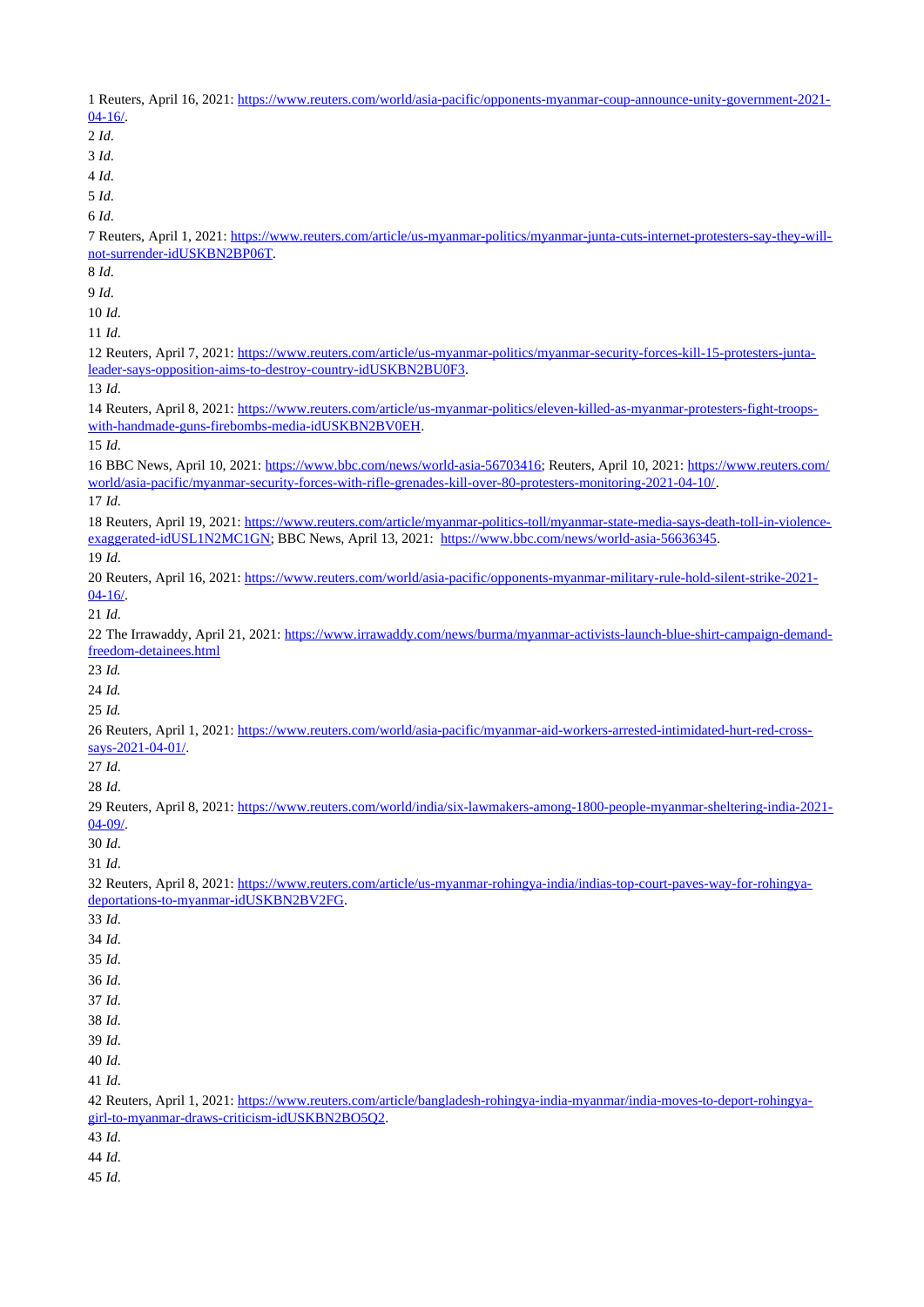The Irrawaddy, April 26, 2021: [https://www.irrawaddy.com/news/burma/detained-myanmar-leader-daw-aung-san-suu-kyi-still](https://www.irrawaddy.com/news/burma/detained-myanmar-leader-daw-aung-san-suu-kyi-still-cant-meet-lawyers-person.html)[cant-meet-lawyers-person.html](https://www.irrawaddy.com/news/burma/detained-myanmar-leader-daw-aung-san-suu-kyi-still-cant-meet-lawyers-person.html) The Irrawaddy, March 18, 2021: [https://www.irrawaddy.com/news/burma/myanmar-regime-announces-fresh-corruption-case](https://www.irrawaddy.com/news/burma/myanmar-regime-announces-fresh-corruption-case-daw-aung-san-suu-kyi.html)[daw-aung-san-suu-kyi.html;](https://www.irrawaddy.com/news/burma/myanmar-regime-announces-fresh-corruption-case-daw-aung-san-suu-kyi.html) *see also* Frontier Myanmar, March 18, 2021: [https://www.frontiermyanmar.net/en/aung-san-suu-kyi-to](https://www.frontiermyanmar.net/en/aung-san-suu-kyi-to-face-new-corruption-charges-regime-says-on-state-tv/)[face-new-corruption-charges-regime-says-on-state-tv/.](https://www.frontiermyanmar.net/en/aung-san-suu-kyi-to-face-new-corruption-charges-regime-says-on-state-tv/) Mizzima, May 3, 2021: [https://www.mizzima.com/article/undp-warns-myanmar-brink-economic-disaster.](https://www.mizzima.com/article/undp-warns-myanmar-brink-economic-disaster) *Id.* 50 The Irrawaddy, April 14, 2021: [https://www.irrawaddy.com/news/burma/un-official-warns-syria-style-conflict-myanmar-urges](https://www.irrawaddy.com/news/burma/un-official-warns-syria-style-conflict-myanmar-urges-immediate-intl-action.html)[immediate-intl-action.html.](https://www.irrawaddy.com/news/burma/un-official-warns-syria-style-conflict-myanmar-urges-immediate-intl-action.html) Mizzima, April 3, 2021: [https://www.mizzima.com/article/un-security-council-strongly-condemns-myanmar-violence-civilian](https://www.mizzima.com/article/un-security-council-strongly-condemns-myanmar-violence-civilian-deaths-statement)[deaths-statement.](https://www.mizzima.com/article/un-security-council-strongly-condemns-myanmar-violence-civilian-deaths-statement) *Id.* Mizzima, April 13, 2021: [https://www.mizzima.com/article/violence-must-cease-immediately-un-country-team.](https://www.mizzima.com/article/violence-must-cease-immediately-un-country-team) The Irrawaddy, April 20, 2021: [https://www.irrawaddy.com/news/burma/eu-sanctions-10-myanmar-regime-members-still](https://www.irrawaddy.com/news/burma/eu-sanctions-10-myanmar-regime-members-still-missing.html)[missing.html.](https://www.irrawaddy.com/news/burma/eu-sanctions-10-myanmar-regime-members-still-missing.html) *Id.* Mizzima, April 7, 2021: [https://www.mizzima.com/article/russia-warns-myanmar-sanctions-could-spark-full-blown-civil-conflict.](https://www.mizzima.com/article/russia-warns-myanmar-sanctions-could-spark-full-blown-civil-conflict) The Irrawaddy, April 28, 2021: [https://www.irrawaddy.com/news/burma/us-senators-call-for-sanctions-on-myanmar-oil-and-gas](https://www.irrawaddy.com/news/burma/us-senators-call-for-sanctions-on-myanmar-oil-and-gas-enterprise.html)[enterprise.html.](https://www.irrawaddy.com/news/burma/us-senators-call-for-sanctions-on-myanmar-oil-and-gas-enterprise.html) Mizzima, April 23, 2021: [https://www.mizzima.com/article/un-general-assembly-mulling-resolution-myanmar-diplomats.](https://www.mizzima.com/article/un-general-assembly-mulling-resolution-myanmar-diplomats) *Id.* Frontier Myanmar, April 8, 2021: [https://www.frontiermyanmar.net/en/uk-slams-tatmadaw-bullying-over-london-embassy](https://www.frontiermyanmar.net/en/uk-slams-tatmadaw-bullying-over-london-embassy-standoff/)[standoff/.](https://www.frontiermyanmar.net/en/uk-slams-tatmadaw-bullying-over-london-embassy-standoff/) *Id.* The Irrawaddy, April 23, 2021: [https://www.irrawaddy.com/news/burma/aseans-exclusion-nug-summit-disappoints](https://www.irrawaddy.com/news/burma/aseans-exclusion-nug-summit-disappoints-myanmar.html)[myanmar.html.](https://www.irrawaddy.com/news/burma/aseans-exclusion-nug-summit-disappoints-myanmar.html) Frontier Myanmar, April 18, 2021: [https://www.frontiermyanmar.net/en/unity-govt-demands-invite-to-asean-summit/.](https://www.frontiermyanmar.net/en/unity-govt-demands-invite-to-asean-summit/) Frontier Myanmar, April 25, 2021: [https://www.frontiermyanmar.net/en/unity-govt-welcomes-asean-call-to-end-violence/.](https://www.frontiermyanmar.net/en/unity-govt-welcomes-asean-call-to-end-violence/) Mizzima, April 27, 2021: [https://www.mizzima.com/article/international-recognition-myanmar-military-still-open-question.](https://www.mizzima.com/article/international-recognition-myanmar-military-still-open-question) The Irrawaddy, April 23, 2021: [https://www.irrawaddy.com/news/burma/china-says-asean-summit-fend-off-external-interference](https://www.irrawaddy.com/news/burma/china-says-asean-summit-fend-off-external-interference-myanmar.html)[myanmar.html.](https://www.irrawaddy.com/news/burma/china-says-asean-summit-fend-off-external-interference-myanmar.html) Mizzima, April 8, 2021: [https://www.mizzima.com/article/japanese-pm-voices-concerns-over-myanmar-situation.](https://www.mizzima.com/article/japanese-pm-voices-concerns-over-myanmar-situation) Mizzima, April 10, 2021: [https://www.mizzima.com/article/australia-finally-stepping-plate-myanmar.](https://www.mizzima.com/article/australia-finally-stepping-plate-myanmar) Frontier Myanmar, April 4, 2021: [https://www.frontiermyanmar.net/en/total-to-continue-gas-production-in-coup-hit-myanmar/.](https://www.frontiermyanmar.net/en/total-to-continue-gas-production-in-coup-hit-myanmar/) Mizzima, April 13, 2021: [https://www.mizzima.com/article/anz-failure-condemn-myanmar-highlights-need-targeted-sanctions.](https://www.mizzima.com/article/anz-failure-condemn-myanmar-highlights-need-targeted-sanctions) Mizzima, May 2, 2021: [https://www.mizzima.com/article/south-korea-plans-spend-billions-dollars-building-safe-zone-refugees](https://www.mizzima.com/article/south-korea-plans-spend-billions-dollars-building-safe-zone-refugees-thai-myanmar-border)[thai-myanmar-border.](https://www.mizzima.com/article/south-korea-plans-spend-billions-dollars-building-safe-zone-refugees-thai-myanmar-border) *Id.* Mizzima, April 21, 2021: [https://www.mizzima.com/article/myanmar-imported-147-million-radar-equipment-russia.](https://www.mizzima.com/article/myanmar-imported-147-million-radar-equipment-russia) The Irrawaddy, April 10, 2021: [https://www.irrawaddy.com/news/burma/chinese-made-drones-reportedly-monitor-anti-regime](https://www.irrawaddy.com/news/burma/chinese-made-drones-reportedly-monitor-anti-regime-protests-myanmar.html)[protests-myanmar.html.](https://www.irrawaddy.com/news/burma/chinese-made-drones-reportedly-monitor-anti-regime-protests-myanmar.html) *Id.* The Irrawaddy, April 16, 2021:<https://www.irrawaddy.com/news/burma/whos-myanmars-national-unity-government.html> The Irrawaddy, May 1, 2021:<https://www.irrawaddy.com/news/burma/myanmar-coup-highlights-90-days.html> Radio Free Asia, April 30, 2021: [https://www.rfa.org/english/news/myanmar/press-04302021203435.html.](https://www.rfa.org/english/news/myanmar/press-04302021203435.html) *Id.* 80 The Diplomat, May 3, 2021: [https://thediplomat.com/2021/05/the-military-junta-has-driven-myanmars-journalists-back](https://thediplomat.com/2021/05/the-military-junta-has-driven-myanmars-journalists-back-underground/)[underground/.](https://thediplomat.com/2021/05/the-military-junta-has-driven-myanmars-journalists-back-underground/) 81 Committee to Protect Journalists, April 6, 2021: [https://cpj.org/2021/04/cpj-sends-letter-calling-on-myanmar-government-to](https://cpj.org/2021/04/cpj-sends-letter-calling-on-myanmar-government-to-release-all-journalists/)[release-all-journalists/.](https://cpj.org/2021/04/cpj-sends-letter-calling-on-myanmar-government-to-release-all-journalists/) 82 Radio Free Asia, April 30, 2021: [https://www.rfa.org/english/news/myanmar/press-04302021203435.html.](https://www.rfa.org/english/news/myanmar/press-04302021203435.html) 83 Committee to Protect Journalists, April 6, 2021: [https://cpj.org/2021/04/cpj-sends-letter-calling-on-myanmar-government-to](https://cpj.org/2021/04/cpj-sends-letter-calling-on-myanmar-government-to-release-all-journalists/)[release-all-journalists/.](https://cpj.org/2021/04/cpj-sends-letter-calling-on-myanmar-government-to-release-all-journalists/) *Id.* The Diplomat, May 3, 2021: [https://thediplomat.com/2021/05/the-military-junta-has-driven-myanmars-journalists-back](https://thediplomat.com/2021/05/the-military-junta-has-driven-myanmars-journalists-back-underground/)[underground/.](https://thediplomat.com/2021/05/the-military-junta-has-driven-myanmars-journalists-back-underground/) *Id.* 87 Committee to Protect Journalists, April 29, 2021: [https://cpj.org/2021/04/myanmar-must-release-the-dozens-of-journalists-in-its](https://cpj.org/2021/04/myanmar-must-release-the-dozens-of-journalists-in-its-jails-in-wake-of-military-coup/)[jails-in-wake-of-military-coup/.](https://cpj.org/2021/04/myanmar-must-release-the-dozens-of-journalists-in-its-jails-in-wake-of-military-coup/)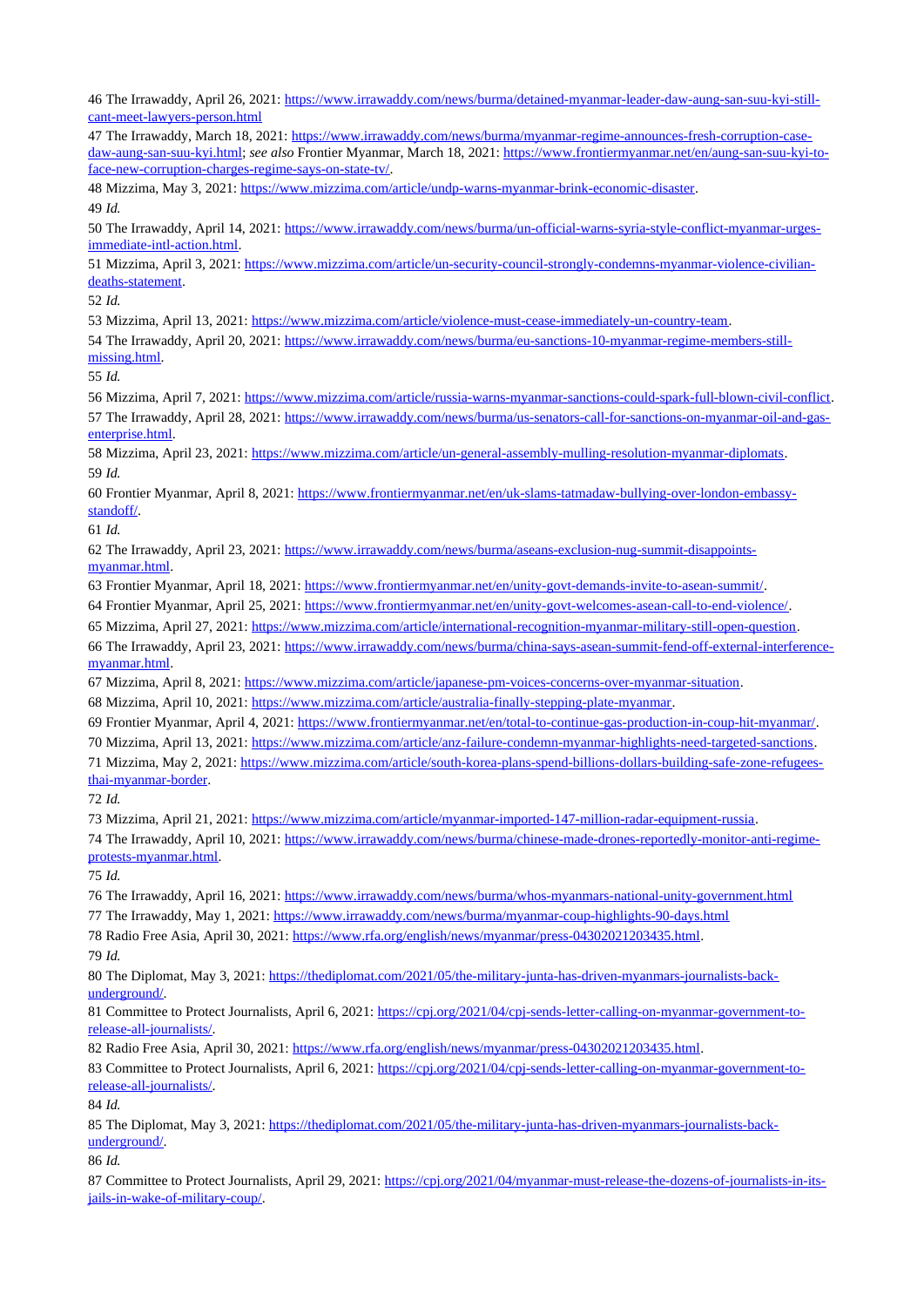The Irrawaddy, April 19, 2021: [https://www.irrawaddy.com/news/burma/japanese-journalist-detained-myanmar-moved-prison](https://www.irrawaddy.com/news/burma/japanese-journalist-detained-myanmar-moved-prison-embassy.html)[embassy.html.](https://www.irrawaddy.com/news/burma/japanese-journalist-detained-myanmar-moved-prison-embassy.html) The Irrawaddy, April 30, 2021: [https://www.irrawaddy.com/news/burma/two-mandalay-journalists-seized-myanmar-junta](https://www.irrawaddy.com/news/burma/two-mandalay-journalists-seized-myanmar-junta-forces.html)[forces.html.](https://www.irrawaddy.com/news/burma/two-mandalay-journalists-seized-myanmar-junta-forces.html) Committee to Protect Journalists, April 6, 2021: [https://cpj.org/2021/04/cpj-sends-letter-calling-on-myanmar-government-to](https://cpj.org/2021/04/cpj-sends-letter-calling-on-myanmar-government-to-release-all-journalists/)[release-all-journalists/.](https://cpj.org/2021/04/cpj-sends-letter-calling-on-myanmar-government-to-release-all-journalists/) *Id.* Committee to Protect Journalists, April 29, 2021: [https://cpj.org/2021/04/myanmar-must-release-the-dozens-of-journalists-in-its](https://cpj.org/2021/04/myanmar-must-release-the-dozens-of-journalists-in-its-jails-in-wake-of-military-coup/)[jails-in-wake-of-military-coup/.](https://cpj.org/2021/04/myanmar-must-release-the-dozens-of-journalists-in-its-jails-in-wake-of-military-coup/) Myanmar Now, April 25, 2021: [https://myanmar-now.org/en/news/writer-and-journalist-tu-tu-tha-detained-with-her-son-in](https://myanmar-now.org/en/news/writer-and-journalist-tu-tu-tha-detained-with-her-son-in-yangon)[yangon](https://myanmar-now.org/en/news/writer-and-journalist-tu-tu-tha-detained-with-her-son-in-yangon) *Id.* The Irrawaddy, April 19, 2021: [https://www.irrawaddy.com/news/burma/myanmar-juntas-internet-blackout-leaves-food-delivery](https://www.irrawaddy.com/news/burma/myanmar-juntas-internet-blackout-leaves-food-delivery-riders-struggling-survive.html)[riders-struggling-survive.html](https://www.irrawaddy.com/news/burma/myanmar-juntas-internet-blackout-leaves-food-delivery-riders-struggling-survive.html) The Irrawaddy, April 9, 2021: [https://www.irrawaddy.com/news/burma/myanmar-junta-bans-satellite-dishes-effort-restrict-anti](https://www.irrawaddy.com/news/burma/myanmar-junta-bans-satellite-dishes-effort-restrict-anti-regime-news.html)[regime-news.html](https://www.irrawaddy.com/news/burma/myanmar-junta-bans-satellite-dishes-effort-restrict-anti-regime-news.html) *Id.* Reuters, April 16, 2021: [https://www.reuters.com/business/skoreas-posco-cc-says-end-myanmar-military-backed-joint-venture-](https://www.reuters.com/business/skoreas-posco-cc-says-end-myanmar-military-backed-joint-venture-2021-04-16/)[2021-04-16/.](https://www.reuters.com/business/skoreas-posco-cc-says-end-myanmar-military-backed-joint-venture-2021-04-16/) Nikkei Asia, April 20, 2021: [https://asia.nikkei.com/Spotlight/Myanmar-Coup/Gas-majors-halt-Myanmar-projects-while-Total](https://asia.nikkei.com/Spotlight/Myanmar-Coup/Gas-majors-halt-Myanmar-projects-while-Total-stays-put)[stays-put.](https://asia.nikkei.com/Spotlight/Myanmar-Coup/Gas-majors-halt-Myanmar-projects-while-Total-stays-put) The Guardian, April 21, 2021: [https://www.theguardian.com/world/2021/apr/22/australian-backed-company-accused-of](https://www.theguardian.com/world/2021/apr/22/australian-backed-company-accused-of-exploring-for-gold-in-violence-riven-myanmar)[exploring-for-gold-in-violence-riven-myanmar.](https://www.theguardian.com/world/2021/apr/22/australian-backed-company-accused-of-exploring-for-gold-in-violence-riven-myanmar) The New York Times, April 22, 2021: [https://www.nytimes.com/2021/04/22/us/politics/chevron-is-lobbying-the-biden](https://www.nytimes.com/2021/04/22/us/politics/chevron-is-lobbying-the-biden-administration-not-to-impose-sanctions-on-myanmar.html)[administration-not-to-impose-sanctions-on-myanmar.html.](https://www.nytimes.com/2021/04/22/us/politics/chevron-is-lobbying-the-biden-administration-not-to-impose-sanctions-on-myanmar.html) Mizzima, April 23, 2021: [https://mizzima.com/article/chinese-auto-manufacturer-press-ahead-plans-operate-myanmar.](https://mizzima.com/article/chinese-auto-manufacturer-press-ahead-plans-operate-myanmar) Upstream, April 2, 2021: [https://www.upstreamonline.com/field-development/petronas-declares-force-majeure-at-field-offshore](https://www.upstreamonline.com/field-development/petronas-declares-force-majeure-at-field-offshore-myanmar/2-1-990765)[myanmar/2-1-990765](https://www.upstreamonline.com/field-development/petronas-declares-force-majeure-at-field-offshore-myanmar/2-1-990765) *Id. Id.* The Irrawaddy, April 13, 2021: [https://www.irrawaddy.com/news/burma/myanmar-military-suffers-heavy-casualties-fierce](https://www.irrawaddy.com/news/burma/myanmar-military-suffers-heavy-casualties-fierce-fighting-ethnic-armed-groups.html)[fighting-ethnic-armed-groups.html.](https://www.irrawaddy.com/news/burma/myanmar-military-suffers-heavy-casualties-fierce-fighting-ethnic-armed-groups.html) *Id*. *Id*. *Id*. *Id*. *Id*. *Id*. *Id*. *Id*. *Id*. *Id*. *Id*. The Irrawaddy, April 17, 2021: [https://www.irrawaddy.com/news/burma/fighting-continues-kia-tatmadaw-northern](https://www.irrawaddy.com/news/burma/fighting-continues-kia-tatmadaw-northern-myanmar.html)[myanmar.html.](https://www.irrawaddy.com/news/burma/fighting-continues-kia-tatmadaw-northern-myanmar.html) *Id*. *Id*. *Id*. *Id*. *Id*. *Id*. *Id*. *Id*. *Id*. *Id*. Myanmar Now, April 22, 2021: [https://www.myanmar-now.org/en/news/myanmar-military-artillery-shells-explode-near-shan](https://www.myanmar-now.org/en/news/myanmar-military-artillery-shells-explode-near-shan-idp-camps)[idp-camps.](https://www.myanmar-now.org/en/news/myanmar-military-artillery-shells-explode-near-shan-idp-camps) *Id*. *Id*.